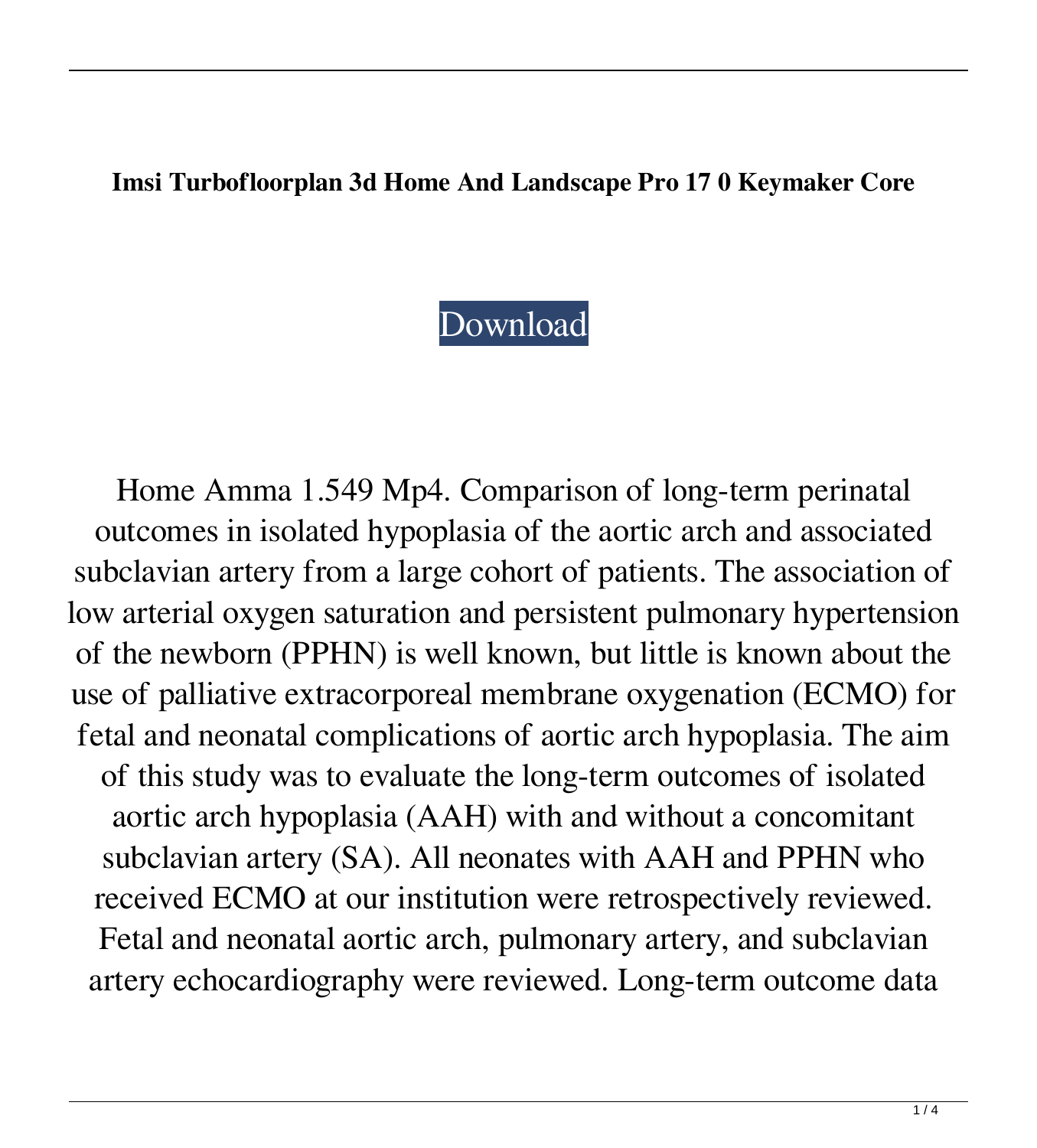were obtained from multidisciplinary clinical follow-up and medical records. There were 26 patients with isolated AAH who received ECMO. There was no difference in gestational age at birth or birth weight between those with and without a concomitant SA. Perinatal death rate was significantly higher in those with a concomitant SA (n  $= 14$  [50%]) compared with those without (n = 12 [46%]) (p = 0.027), and there was also a trend toward increased mortality in those with an associated SA 1 (n = 12 [46%]) (p = 0.07). Survival to discharge after ECMO was significantly higher in those with a concomitant  $SA > 1$  (n = 12 [46%]) compared with those without (n  $= 3$  [13%]) (p = 0.009). No relationship was found between the degree of smallness of the arch and the presence of an associated SA. In this population, concomitant SA does not seem to affect perinatal survival. However, continued monitoring is needed.[Evaluation of quality of life in patients with gastric ulcer]. Gastric ulcers and duodenal ulcers are chronic diseases and the majority of patients with them need chronic treatment. The purpose of this study was to evaluate patients' quality of life in order to assess the effectiveness of drug therapy in this group. The study included

msi turbofloorplan 3d home and landscape pro 17 0 keymaker core Sx chipset pci e pci 2.0 4 . Videos : imsi turbofloorplan 3d home and